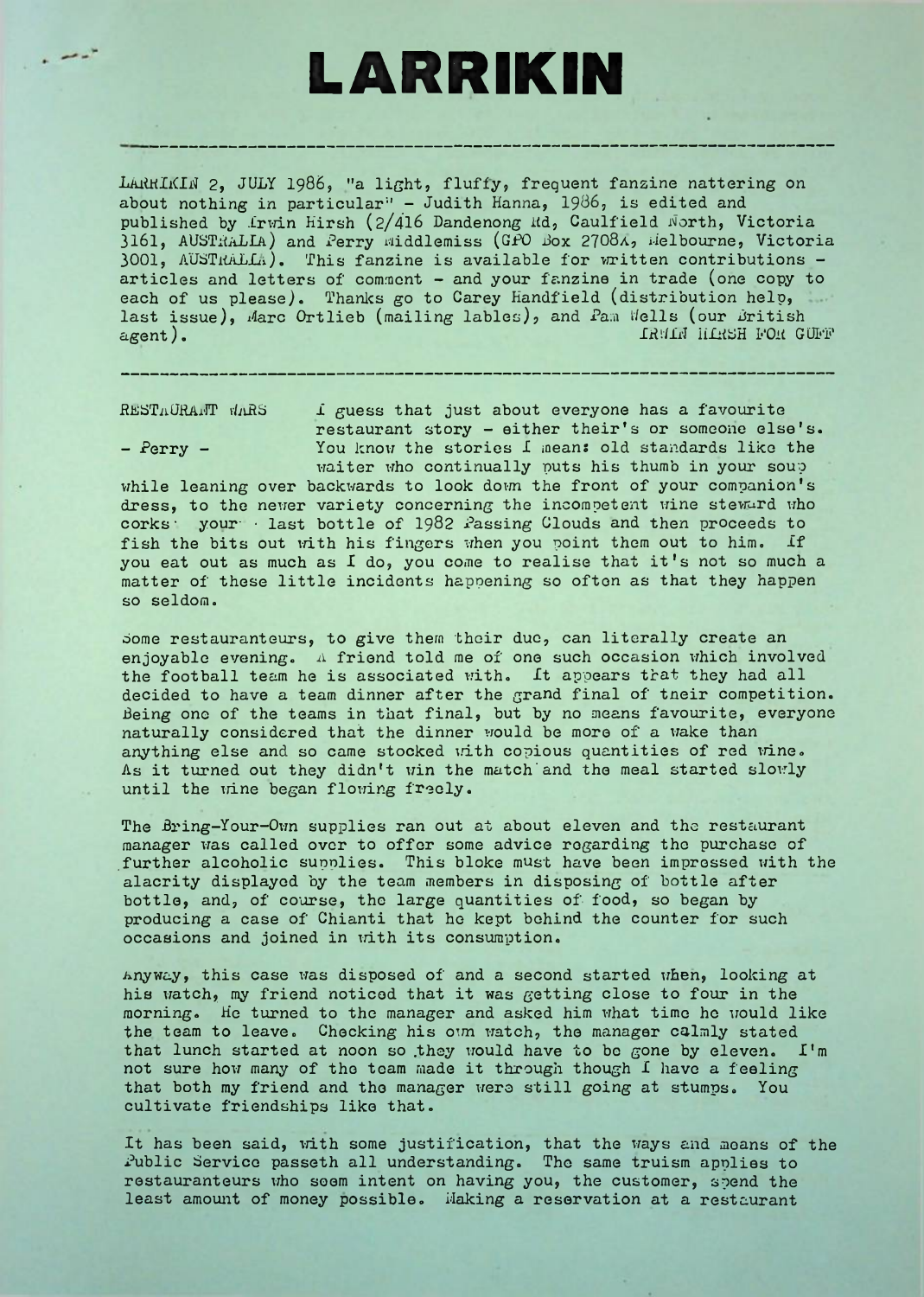recently I noticed that there was no mention of a BYO licence in their advertisement. I pointed this out to the person taking the booking and was told that while they weren't a BYO restaurant they did indeed have a quite reasonable wine list. Fair enough, I thought, if the worst came to the worst I could always order a carafe of the house wine and get something that was at least drinkable. As it turned out I would have been better off saving the money spent on the phone call and trying my luck somewhere else.

The wine list duly arrived soon after I was shown to my table. Although short the list had <sup>a</sup> few entries that I thought I might be able to enjoy. I made my choice from amongst the reds and requested a bottle.

"We're out of stock of that one I'm sorry sir." "Oh, well, how about this one?" "Jo, f'm sorry sir." "This one?" "No sir." "Tell me, do you have any reds in stock at all?" "Ah, no sir." <sup>A</sup> moment's pause. "Okay, what'about the whites?" "Yes sir. We have some of those in stock." "Right. Uhat about this one?" "No sir. Not that one." "This one?" "No sir." "All right then, you tell me what you have." "We've got a nice bottle of Ben Ean Moselle sir." Stunned silence. "T think I'll stick with the orange juice."

That story, however, doesn't quite match up to one of my favourites that the redoubtable Len Evans tells. During one of his many country trips some years ago, Len had occasion to spend a night in a small country town in a very small country pub. Being something of an imbiber of alcolholic fluids, Len decided that he would like a bottle of wine to help wash down the large counter meal with which he had been served, and asked for the wine list. "No need of that", was the reply, "We only have two types." "I see. Red and white I suppose." "Wo sir, sparkling and flat."

A NOTE TO JOHN HAIZELS I've heard this story about a guy who works for a large company which has a policy of - Irwin - allowing the employees to take off religous

holidays with pay and without losing any of<br>their annual holiday entitlements. This guy is jewish and took off the two days for the Jewish New Year. Now the thing is that this guy isn't greatly jewish, whether in the religous or cultural sense. Most people who know him wouldn't know he is jewish, and it is obvious he just wanted a couple of days away from work. In fact, this lack of jewishness caused him to carelessly take off the wrong two days. John, you wouldn't happen to know what happened once his boss discovered this mistake?

NOVA MOB NIGHTS

- John Foyster -

Asked to write about The Nova Nob for Larrikin, the journal of creative ockcrism! Jhat greater honour could be offered to an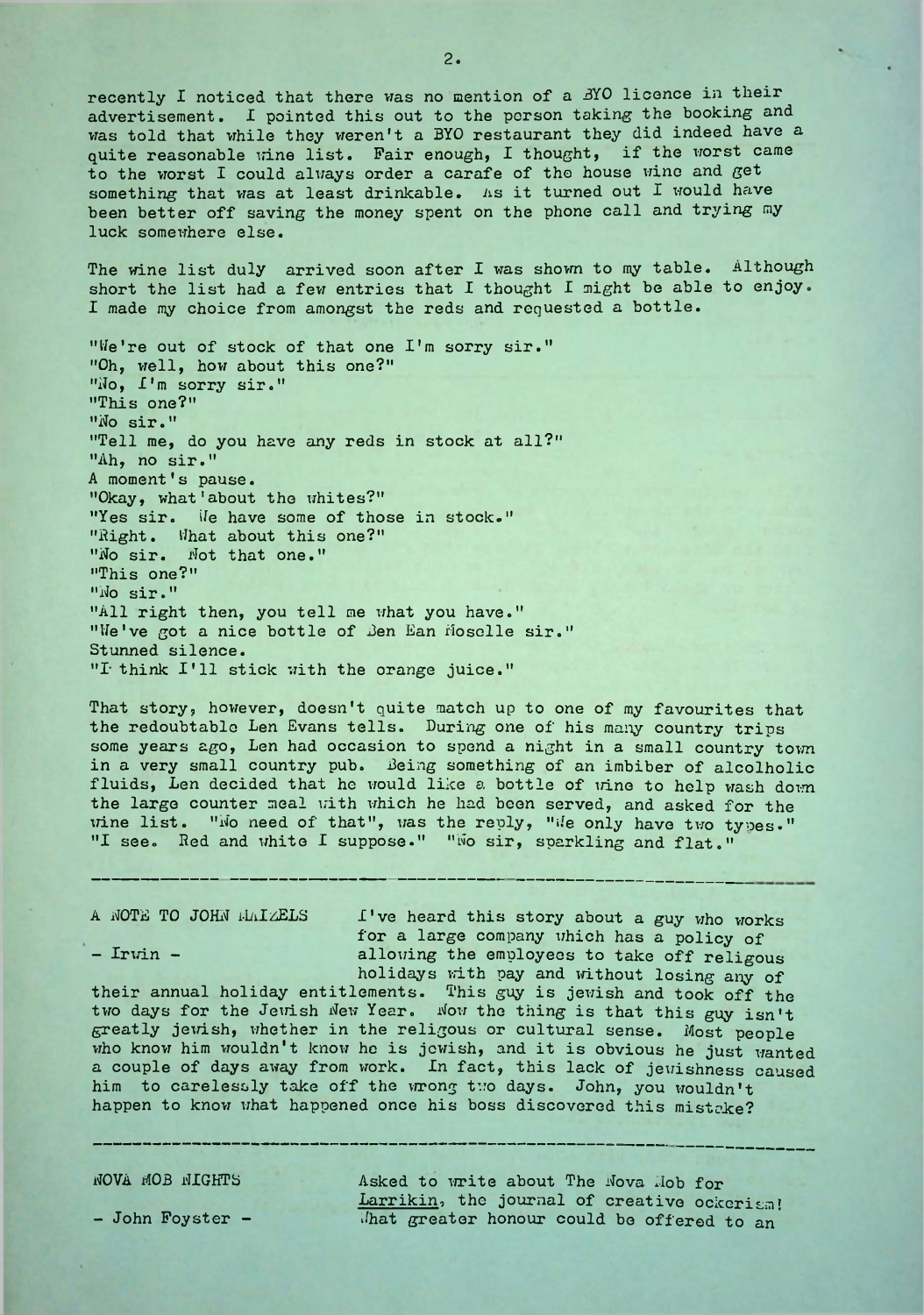old fan and tired? Would  $\Gamma$  be capable of bringing down to the ordinary masses any hints of the intellectual empyrean which forgathers in Port Melbourne on the first ifednesday of the month? The challenge was great, but I would do it, because it was there!

My enthusiasm, and my sense of rightness, could thus scarcely have been greater as my chauffeur-driven limousine, pulled up at the Hose and Crown Hotel (which I misguidedly from time to time think of as the Guildenstern). There seemed to be a reception committee of some kind awaiting my arrival, but it was unclear, from the warmth and distance of the vehicle, whether its purpose was attractive or repulsive.

Suitably braced against a June night in Melbourne I emerged to discover that the fans were in fact inspecting a sign which read 'Closed For Renovations', hardly a good omen given that He Who Must Be Obeyed had indicated that my report had to cover all events from the gathering at the hotel.

There appeared to be some small scribbles on the notice, which someone deciphered as indicating that the Mob was converging on the Prince Alfred, a local bloodhouse a stroll of a mere hundred or two metres away.

There we found ten or so fans already defending a table against the denizens one of whom, later in the evening, proved so insistent that James styles had to raise his voice to him to make him go away; this must have been practice, for styles didn't attend the Nova Nob meeting, instead going off to raise his voice on behalf of either the Socialist .Left or Centre Unity, two fan groups that my informants seemed <sup>a</sup> little unclear about.

Anyway, the Prince Alfred eventually proved to be the sort of place which does serve food  $-$  if you are patient enough  $-$  and  $I$ , to wile away the hours, seated myself opposite a colour television set which was surrounded by flashing lights, something I had not seen before. After only half an hour I began to suspect that I was not watching a television program at all, and voiced my doubts.

"It's a jukebox you old person, you!" said Lucy Sussex witheringly. I began making notes on the possibility of her becoming falling down drunk yet again, but the Prince Alfred proved so inhospitable that we left before this normal component of Melbourne fan events occurred.

Russell Blackford provided me with helpful comments about the rock videos I was watching, letting me know what was up-to-date and what was not. I was often confused in this matter; at one point there appeared to be a break for <sup>a</sup> 20s silent film, but the associated noise indicated that it was a Sting video. This gave me an idea for improving rock videos generally.

Generally people talked about absent friends, as usual; when Sean McMullen wasn't talking about Australian science fiction so obscure and ephemeral it would have to stand up twice to cast <sup>a</sup> shadow he was reporting his adventures in Sydney, including a visit to Graham Stone, a fannish character who appears in the performances of Barry Humphries, mildly disguised as 'Sandy' stone.

Someone circulated copies of the Melbourne Science Fiction Club fanzine Ethel the Aardvark, a quick perusal of which provided incredible glimpses of active fandom of the 80s at its wildest. There were minutes of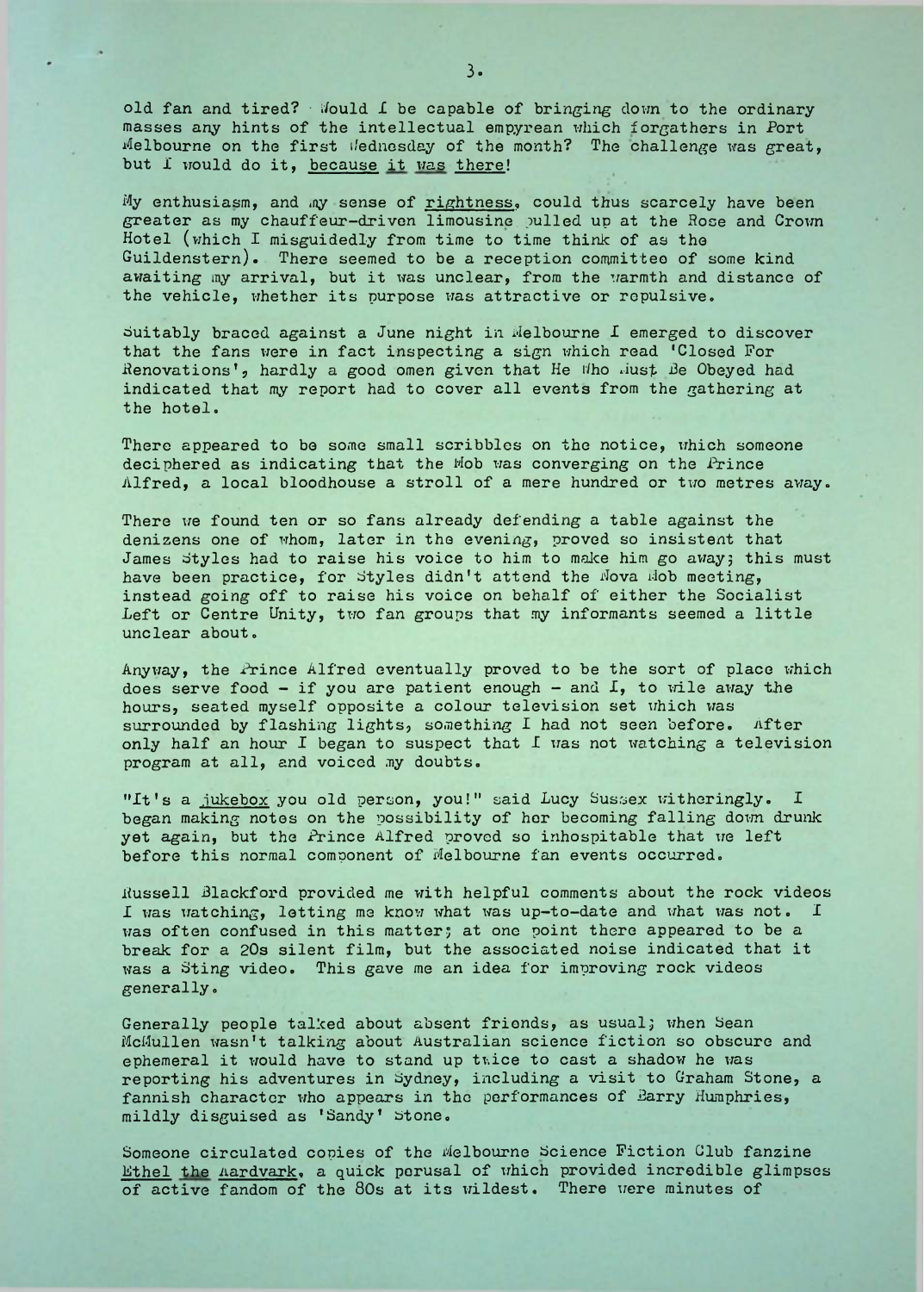committee and general meetings, something which nearly induced cardiac arrest in a 60s member like me, while the report of the MSFC Camping Trip looked promising - but this turned out to be a kind of camping quite distinct from that popular at the MSFC so many years ago.

As soon as Bruce Gillespie was safely in the 'loo the rest of us sneaked off in search of Blackford's; Russell ran a slight distraction by heading off' in the wrong direction, and his mid-course correction led to a collision between the two intellectual heavyweights of tue Mob, Cathy Aerrigan and your reporter. The chicken kiev had obviously done its work well, for she bounced off like a decaying unstable isotope.

Because we arrived early, long before the official ball-bouncing, there was some idle discussion before the evening officially began. Fuhrer Kerrigan reported that the year's Dance Card was almost full, but that for August she had only 'talk by academic lady'. I helpfully suggested that if 'lady' could be deleted 'Janeen Webb' could be inserted, a remark which didn't evoke quito the enthusiasm it deserved, especially from Janeen ilebb.

Eventually, however, George Turner arrived, and we could all begin to listen to Marc Ortlieb talking about 'The Bole of Chocolate Mousse in Science Fiction'. Since Marc had insultingly suggested, earlier in the evening, that I might want to rejoin  $A\sqrt{A^2}A^2A$  I didn't pay to his description of humorous science fiction in culinary terms the attention it deserved. <sup>1</sup> remember that partway through he changed the notion from what science fiction writers ate to what they wrote, so that there was hamburger science fiction, Kentucky-fried science fiction, and pizza science fiction, all of which met with Marc's approval, to the extent that it is possible to approve of fast food.

But eventually he reached the chocolate mousse of science fiction - the humorous stuff. This he divided into more factions than the  $\hbar L^2$  in 1955, including parody of various strains, whimsy, and satire. These were illustrated by readings of one kind or another which were highly successful and appreciated by all present (except for Bruce Barnes, whose presence rendered meaningful the pub debate we had had concerning the differences in meaning between 'mentally handicapped', 'mentally disabled', and 'mentally disadvantaged', each of which apoeared to Bussell Blackford and me to be social worker shorthand for 'thick as two planks').

Marc's extended examples were eventually, as always seems to be the case, interrupted by members of the audience bringing forth their own little ideas of what was funny in SF. Most of these were usefully arguiting amplificatory, except for my stumbling efforts to advance the works of Jack Vance and Kendall Foster Crossen (which I managed to confuse). Eventually there was <sup>a</sup> list of funny SF much longer than any of us had imagined possible, even though the famous phrase from William Tenn's 'Liberation of Earth' (Future Science Fiction. May 1953) which had so much meaning in the earlier incarnation of Australian Science Fiction Review. 'Suck air, grab clusters' was misquoted as 'suck air, grab weed'. Mark pointed to the dearth of deliberately funny Australian SF (and had a few pieces drawn to his attention, especially works of Jack Wodhams and Bert Chandler) and of funny SF by women (which didn't meet with acclamation or argreement at all).

In many ways it was an unusual evening; the Mouth from the South (Yvonne In many ways it was an unusual evening, the mouth from the South (fronne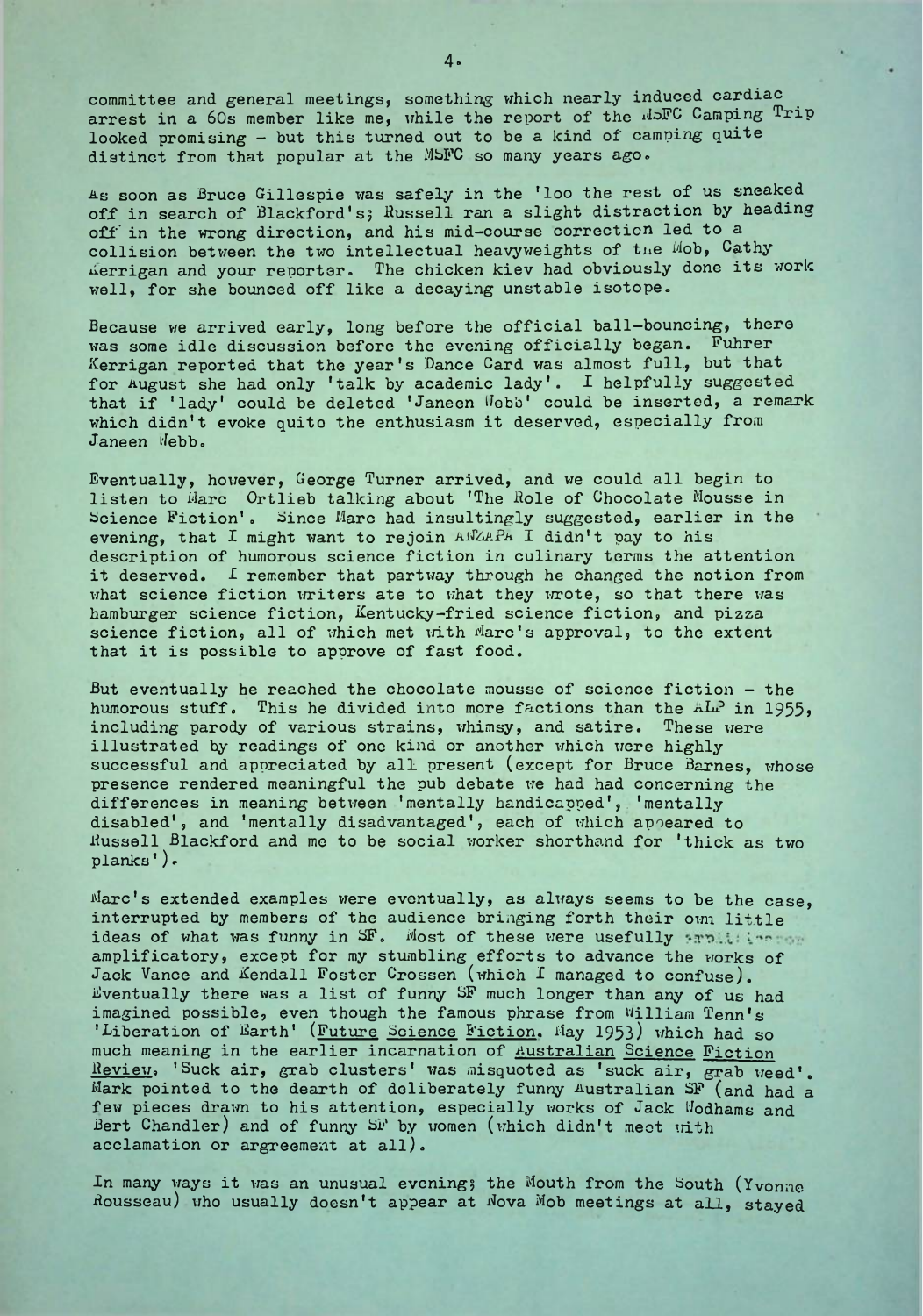for about an hour and said very little.

At suppertime Bruce Gillespie managed to ask the perennial Gillespie question ("where's the coffee?"). He was only momentarily satisfied with the answer, there being very little coffee in the house. Later, offered tea, Bruce said "who drinks tea?" underlying his plebian upbringing. Wynne Whiteford had sold another novel and so brought some cream cakes to celebrate.

George and Wynne got into a discussion of the number of components of Capella and their separation and I offered to think about it. Russell asked whether this was a general offer, and I indicated some limits; I didn't want to think about whether helicopters could fly on Mars again and straightaway Wynne was off on that subject. At least this was enough to get the mortals moving on their way.

Lucy Sussex managed to bring the meeting to a close in her usual conversation-stopping ways 'I overheard two middle-aged ladies talking, when they were sure I wasn't eavesdropping, and one said to the other "only twice this year  $\mathfrak{L}$ 'm sure he's getting over it"'.

That was quite enough for the June meeting: I'm sure there will be a July meeting at 198 wott Street, but I don't for the life of me know who is speaking or what it is all about. But that's how the June meeting was, anyway.

CON HIND-UP As a way of winding up Kinkon 2 on a pleasant note Roger Ifeddall and I arranged to have a meal at the Danube - Irwin - restaurant down in St. Kilda. Among the people we invited along only Andrew Brown, John Mewman, .and Jan Uhose-surname-noone-seems-to-know didn't already have something on.

"See you ay  $6.30$ ", I nodded as I left the convention hotel for the last time, and went home to pick up Wendy.

The Danube is a good place for a meal. Tasty food, of the East European variety, and reasonably priced. The service is fun, seeing as the place is staffed by kindly Jewish Mother types. When Wendy ordered a soup and a main course they told her that she'll have a small serve of the later. Told not suggested. Wendy, eating at the Danube for the first time, didn't know what was going on here, and had a facial expression to match, bo the waitress explained that their main courses are rather large, and tactfully suggested that a soup and small serve would be plenty. In fact, the Danube is one of those places where even the small serve can be too much.

The convorsation started off as a post-mortem of Kinkon 2, particularly in providing character assassinations of local fans who weren't at the con. This was a matter which had been going on all day. Carey Handfield was safe seeing as he was up at Syncon, but there were an awfully large number of locals who just stayed home. Where, for instance, was Bruce Gillespie, who, as Perry had noted, usually makes it for at least one day of a con.

Uhen we weren't summing up Kinkon Andrew was moaning about the perils of being awake for more than 30 hours, FTANZ was discussed, and Roger was wondering if there was any need to continue Thyme, "now that Jack Herman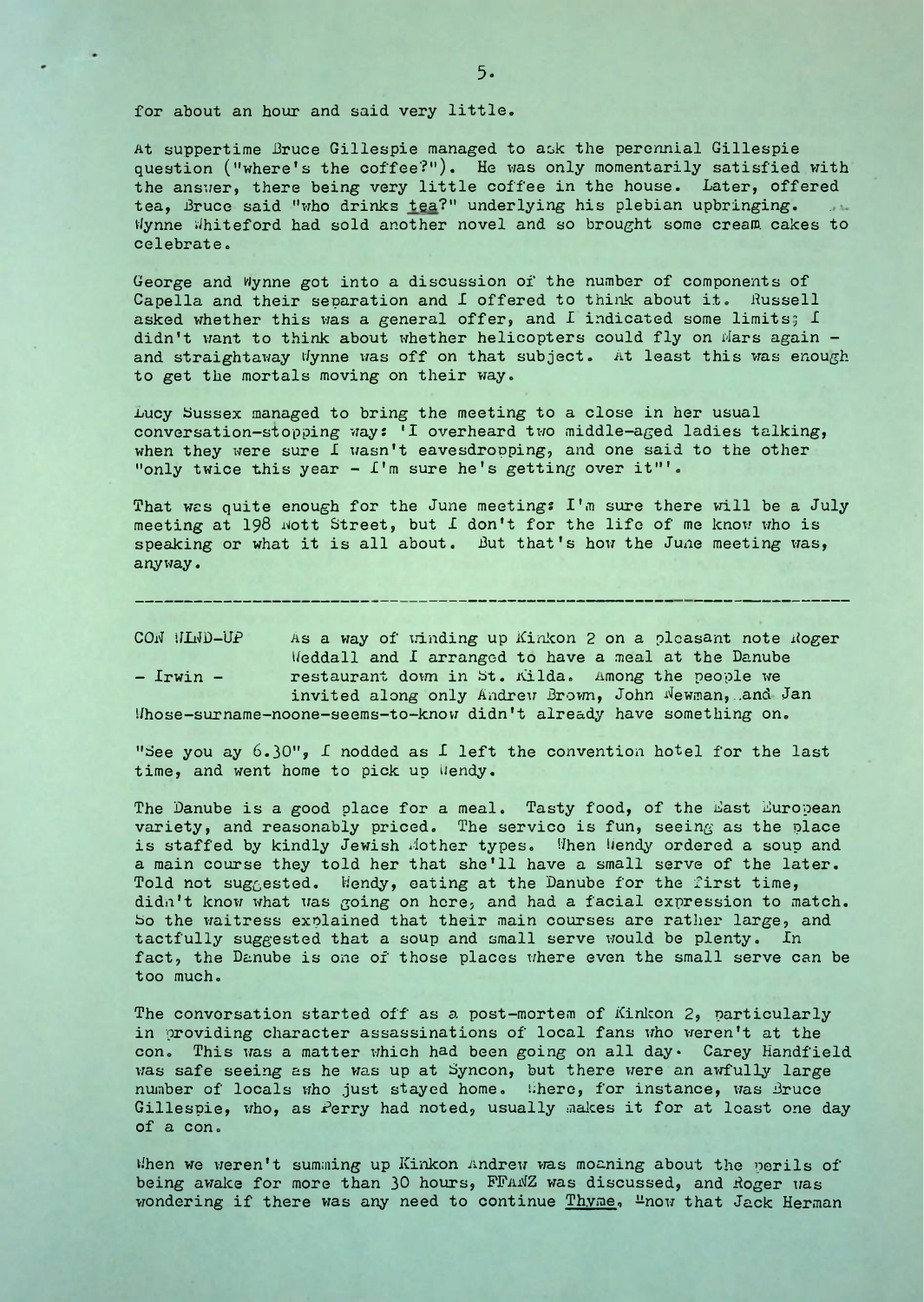has called it irrelevent<sup>1</sup>. Wendy asked Roger how he came to end up editing a fanzine which Andrew and I had started. Roger started to answer but I butted in to relate an incident which occured back in them thar days. After publishing issue 17 of  $\underline{\text{Thyme}}$ , Andrew and I had each independently decided not to go on with our part of the fanzine. But we independently decided not to go on with our part of the fanzine. hadn't seen each other in that time and didn't know of each other's intentions. In the mean time Andrew had discussed his intentions with Roger, who offered to just takeover Andrew's position as co-editor.  $I =$ then spoke to Roger and told him that I didn't want to continue, and he, in turn, didn't want to put out a newszine by himself.  $\Box$  then published the last issue, announcing it as such. About <sup>a</sup> fortnight later, at about the same time that Roger decided he could do Thyme by himself, I received a letter from Joyce Scrivner in which she said  $-What$  hat happened, I thought it had been decided that Roger was going to do the fanzine with you? $\mu$ 

"I got the impression that she knew all this before me", I told my 'dinner companions, and we all pondered this highly communative world we live in.

Once we had finished through our dinner I suggested we go around the corner to the abode of John Foyster and Jenny Bryce. John and Jan had to go home, but Boger and Andrew figured we could probably get a coffee out of John and Jenny, so what-the-hell.

John hadn't attended the con, so the con had come to him. Earlier, Lewis Morley and Marilyn Pride had been there to discuss their DUFF travel plans. I was confused about this and soon learnt that while Robin Johnson was away Jenny was looking after his travel agency. She was virtually learning the ropes as it was happening and wondered if there was much money to be made out of being <sup>a</sup> travel agant. I said that it seems to me that Robin just enjoys the thrill of helping people get from<br>A to B in the cheapest way possible, and to hell with a profit. "Oh A to  $B$  in the cheapest way possible, and to hell with a profit. yes", said Boger, "when <sup>1</sup> went away he uncovered some little known travel regulations." From there Jenny recountered some of her experiences from travelling in Europe on tickets Robin had written.

I listened attentively, and anticipating a GUFF win I noted that I can't get too surprised should <sup>1</sup> travel through Bobin's travel agency. I'm all prepared to be told that the cheapest way to travel to London is with changeovers in Montevideo, Bahrain, and Istanbul. Have no fear.

With six people in the room the conversations chopped and changed and separated and all that. For John's benefit we continued the postmortem of the con, and Andrew moaned about having been up for the last 30 hours, and Roger wondered if there was any need to continue with Thyme,  $\mu_{\text{now}}$ that Jack Herman has called it irrelevent<sup>u</sup>, and, and, and...

He started wondering about the make-up of Melbourne fandom, counting off the groupings and all that. "Well, there's the Wova Mob, and the Dandenong group, and the ex-members of MUSFA, and the other Dandenong group..." In <sup>a</sup> fit of enthusiasm Andrew said that he would put out <sup>a</sup> sheet detailing all the groups and their activities; not so much to unite all of Melbourne's fandom, just to inform. Being up for 30 hours does that sort of thing to you.

The need to relieve myself of the waste products from the Danube came upon me, so I retired to the relevent room. Once there I was reminded of something had said when we were assassinating John's character, "It's about time that edition of Wisden was replaced". I mentioned this to John, who provided the feeble excure of the cost of a new Misden. Jenny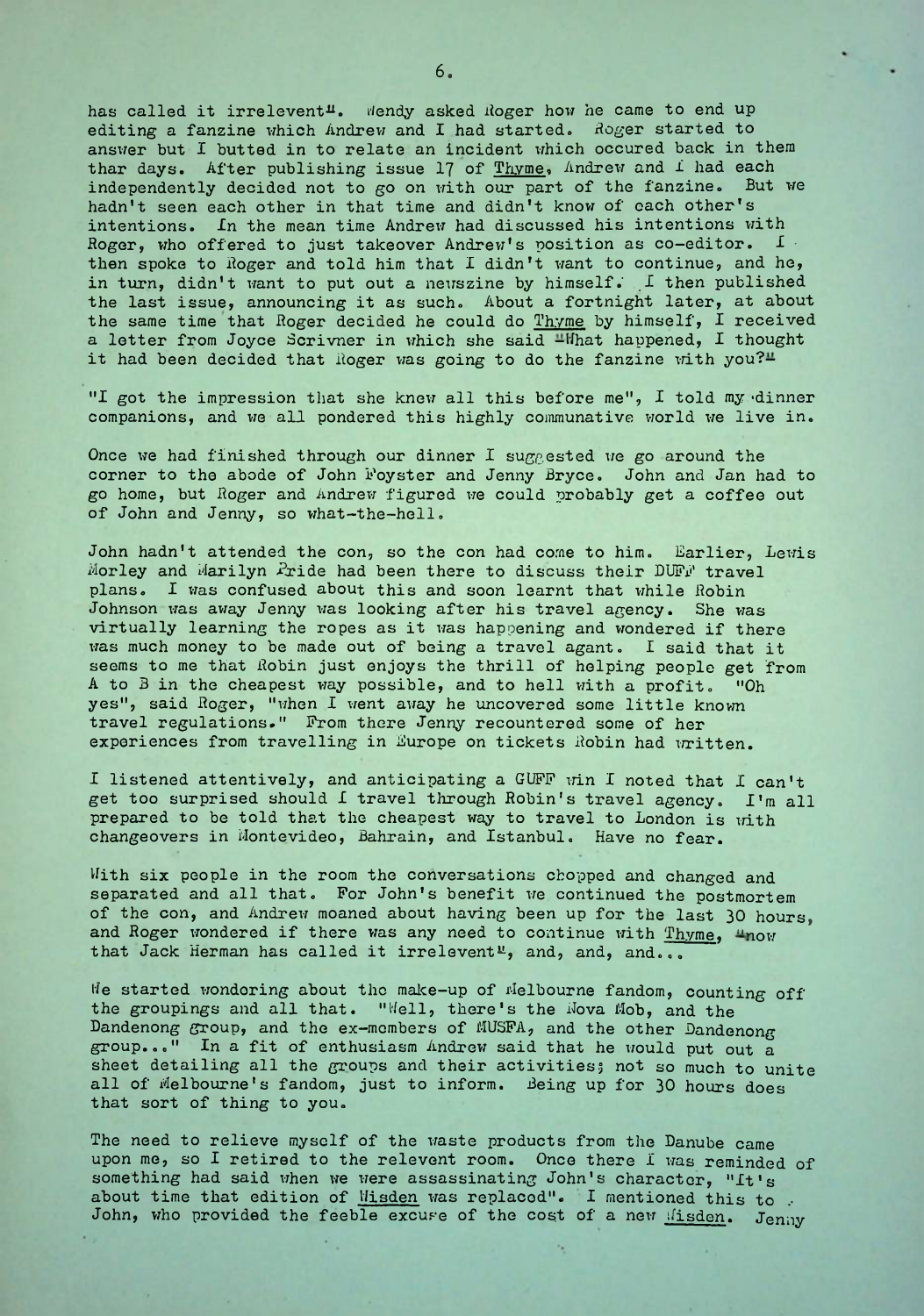displayed, an obvious lack of interest in one of the finer things in life in wondering if any of their visitors would've had the chance to read all 10 182 pages of the 1976 edition of cricket's yearbook- do we explained that only about <sup>200</sup> pages of any edition is of any real interest since the rest is about the various domestic competitions, and, to put it bluntly, what is so interesting about English school cricket?!

Somehow that comment won John over and he suggested that we discuss this matter in the pages of Larrikin. particularly the question of what edition to buy. Since then John has jumped the gun and announced that he has bought the 1985 edition. I was going to suggest that he buy the 1982 edition as it covered the <sup>1981</sup> Test Series. This would've been an appropiate edition given that Australia still, hasn't been able to get out of the trough that was dug in July and August, 1981. But it is nice to know that <sup>a</sup> new edition is there; it will certainly make me feel more comfortable next time I pay the Foyster-Bryce's a visit.

For me the most significant aspect of the evening came about when John asked me what I was working on. At that stage I'd been out of work for three weeks and was unlikely to get any more assistant editing work till, at least, a month into the new financial year. I had reluctantly resigned myself to doing some emergancy teaching to tide me over. I asked John if his school had much need for emergancy teachers. Expecting a negative response, I was surprised when John let out a "We do, actually. We need someone to fill in for the four weeks between when one teacher leaves and another starts."

The next morning John rang me. He'd spoken to the school's head and she was interested in having me work that four week gap. I'm half-way through this job and  $I<sup>'</sup>$  m enjoying myself far more than the last time  $I$ worked as an emergancy teacher. I'm only working three days a week, so that I have two days to look for more film week. And last week I hit the jackpot, lining up a job which starts in early August. But all this is another story.

INCIDENT IN <sup>A</sup> PUB I was lounging around the bottle shop of the local pub the other day perusing the rather - Perry - inconsequentual winc list when this silver-grey Porsche pulled up, rather noisily, outside. Being

a bit of a nosey bugger I moved closer to the windowed door to get a better view while trying to give the increasingly annoyed barman behind me the impression that I was in severe mental turmoil trying to choose between the Mitchelton Wood-Matured Marsanne and Wolf Blass' latest white concoction  $-$  I don't think I was doing very well. Actually, the unhealthy state of my wallet was forcing my eyes to focus on a leanly priced Chablis when this woman gets out of the silver shark outside and starts heading towards the door.

Obviously there is nothing terribly unusual in this  $-$  I mean women get out of cars all the time - but this woman was clearly different. She looked like a cross between Bo Derek and an East German swimmer in designer jeans. Not wanting to be clobbered by the door, which looked likely to disintegrate under the impending shot-put palm thrust, I stepped back towards the glass—encased reds while trying not to catch the barman's eye.

Sure enough, the door hinges got a good working over as she barrelled in